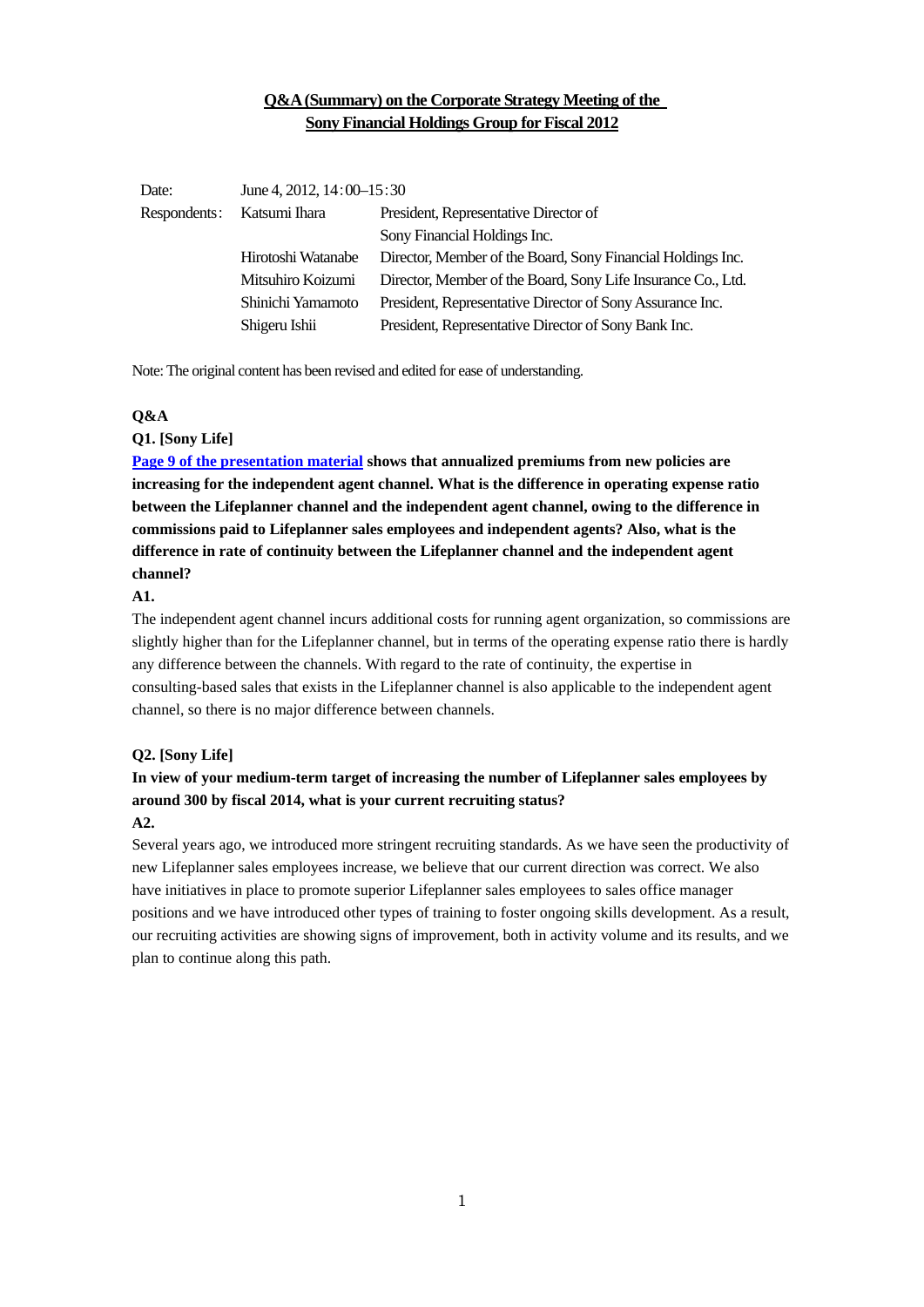### **Q3. [Sony Life]**

**Over the past 10 years, the policy amount in force for the existing Lifeplanner sales employees has risen. Servicing in-force policies for the existing policyholders requires more time, which leaves less time to acquire new policies. How will you raise and then maintain the productivity of the current Lifeplanner sales employees?** 

#### **A3.**

[As page 10 of the presentation material](http://www.sonyfh.co.jp/en/financial_info/management_vision/120604_01.pdf) indicates, we will employ web-based systems to communicate with customers and introduce systems so that Lifeplanner sales employees are able to respond to customers immediately, if needed. Therefore, we will work to raise the productivity of Lifeplanner sales employees by adopting measures to make the business flow more efficient.

 Also, last year we introduced a policy succession program so that younger Lifeplanner sales employees can pair up with Lifeplanner sales employees who have long careers. They maintain policies together, and policies are gradually passed on to the younger employee. This process enables Lifeplanner sales employees who maintain a large number of policies to pass these on to the next generation of Lifeplanner sales employees.

 Maintaining existing customers' policies also presents opportunities to obtain additional policies from those customers, so it is not necessarily true that productivity declines for Lifeplanner sales employees who are in charge of a large number of policies in force.

# **(Additional question: What are the trends in the sale of additional policies to the existing policyholders?)**

I cannot provide a numerical answer, but there are many cases indicating that we receive more introductions and contract more additional policies as a result of more extensive consulting-based follow up.

### **Q4. [Sony Life]**

# **You have disclosed the risk amount based on economic value as of March 31, 2012. What is this intended to say about Sony Life's future directions?**

### **A4.**

Sony Life calculates the risk amount using an internal model based on QIS5 of European Solvency II, and we will continue to control the risk amount based on economic value to fall within our MCEV amount. We recognize that risk amount will increase as much as we acquire more new policies. We will also continue to control this risk amount, monitoring regulatory trends in Japan and overseas.

# **(Additional question: Rather than according to profits based on statutory accounting requirements, couldn't you consider paying dividends on the basis of economic value, taking into account your high degree of financial soundness?)**

### **[SFH]**

At present, Sony Life provides the only source of dividends for SFH's shareholders.

 However, when considering dividend SFH must balance three factors: maintaining a level of soundness that will cultivate the trust of its policyholders, securing the resources for corporate growth, and shareholder returns.

 Recognizing that we have achieved a level of financial soundness that compares favorably with highly sound European insurers, as we explained in the presentation we are considering dividend policies that will increase shareholder returns. However, as we are a Japanese company we are obliged to consider the payment of dividends based on profits determined according to Japanese statutory accounting requirements.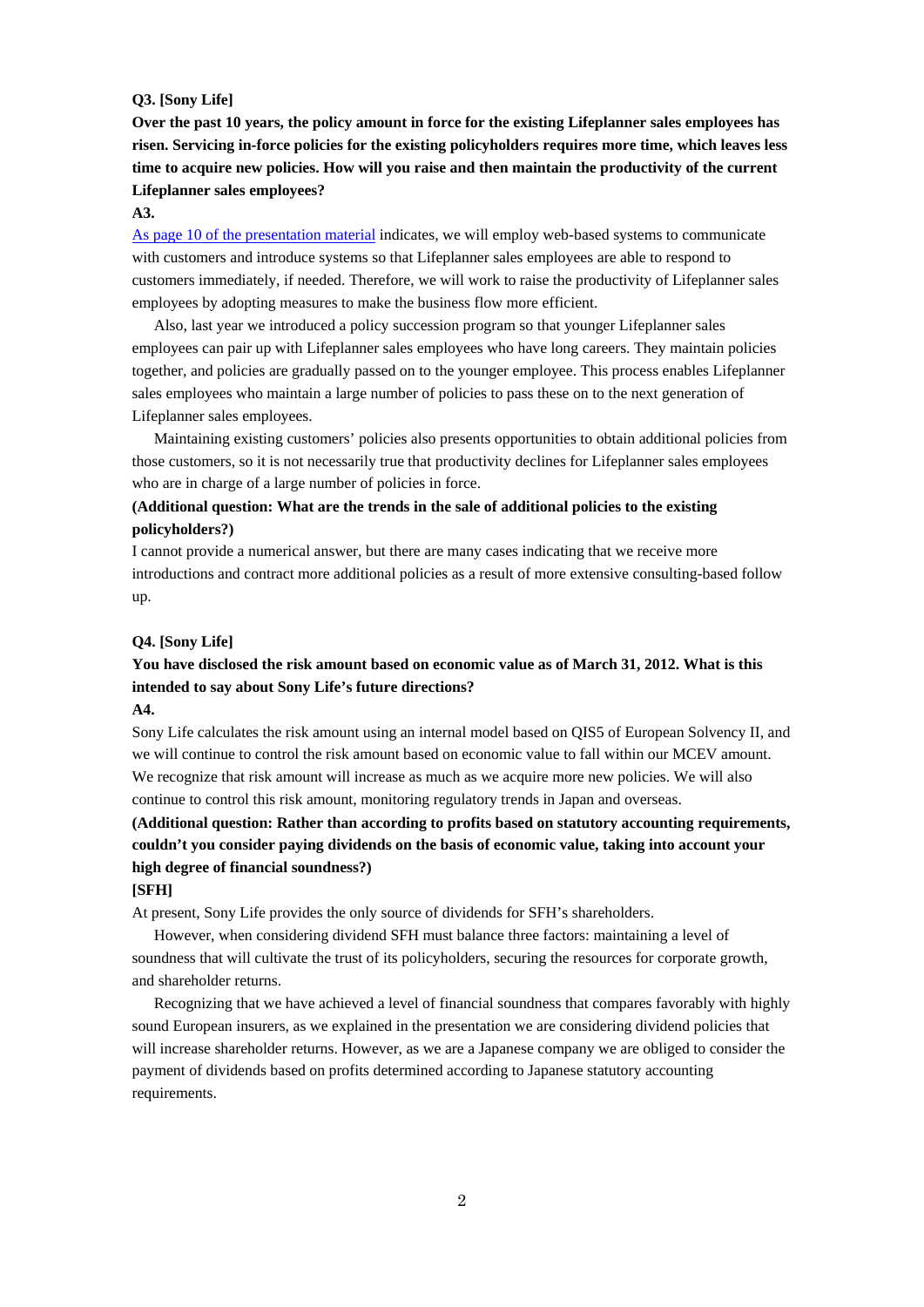### **Q5. [Sony Life]**

# **You did not make any particular reference to Sony Life's investment of assets. Have there been any changes in your medium-term investment strategies?**

### **A5.**

In general, our strategies remain unchanged. As the number of new policies accumulates, we will continue mitigating interest rate risk.

### **Q6. [Sony Assurance]**

## **Are there any synergistic effects with Sony Life in Sony Assurance's medical insurance? A6.**

We believe that certain business contributions do exist as a group in the sense that offering the suitable insurance products through different channels allows us to reach a larger market.

#### **Q7. [Sony Assurance]**

# **[On page 16 of the presentation material,](http://www.sonyfh.co.jp/en/financial_info/management_vision/120604_01.pdf) you indicate that you will "cultivate other types of insurance." What exactly does this mean?**

### **A7.**

We are considering the development of a variety of other insurance products in addition to automobile insurance and medical insurance. I cannot comment specifically on their content, but we are considering insurance products that are in line with our characteristic business model of insurance sales through direct channels.

### **Q8. [Sony Assurance]**

**Leading non-life insurers set their medium-term targets for a combined ratio of 95%, but Sony Assurance's medium-term target for this ratio is 94%. Thus, currently there is a discrepancy between Sony Assurance and the major non-life insurers, but this gap appears to be decreasing over time.** 

 **Is this a result of your ongoing pursuit of price competitiveness as a direct non-life insurer? A8.** 

Sony Assurance's medium-term target for the combined ratio is based on its earned/incurred loss ratio. Please understand that is difficult to make a direct comparison with the combined ratios for major non-life insurers, as theirs are based on the net loss ratio.

 Sony Assurance's target for the combined ratio of 94% indicates significant efforts required to lower the earned/incurred loss ratio. For that reason, Sony Assurance is currently considering certain rises in its level of policy premiums.

### **Q9. [Sony Bank]**

# **Does Sony Bank's entry into the credit card business represent a specific direction by the SFH Group to offer sales of financial products using card settlement?**

### **A9.**

One of our most important points regarding the scale of the credit card business is our relationship with the Sony Group. We are also pursuing a number of other possibilities, such as increasing the scale of this business by considering further alliances within the SFH Group.

 In 2011, we invested in SmartLink Network, Inc. (SLN), which handles credit card settlement over the Internet, and converted this company to a consolidated subsidiary. We are thinking of expanding the credit card business, including in cooperation with SLN.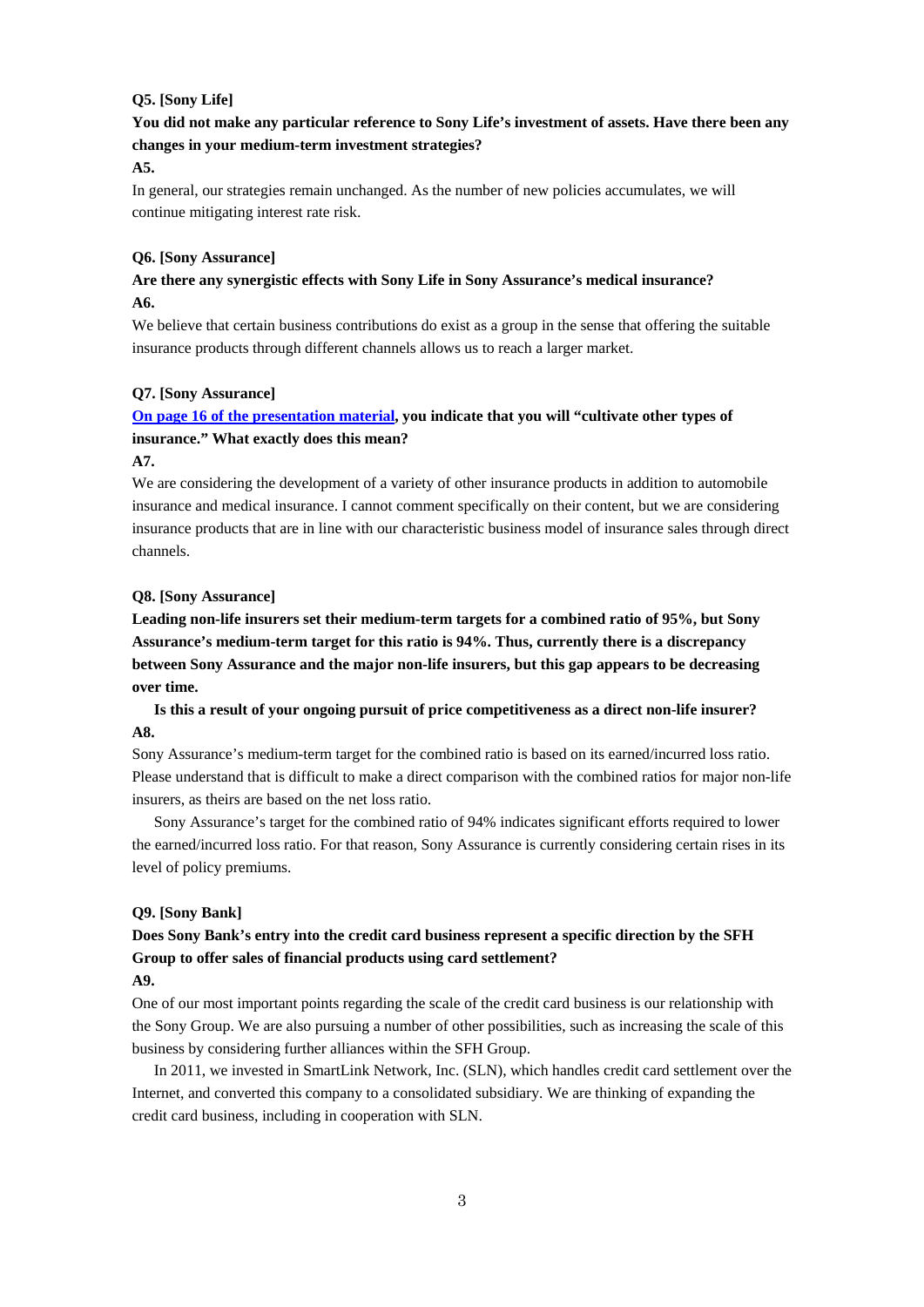### **Q10. [SFH]**

**[On page 32 of the presentation material,](http://www.sonyfh.co.jp/en/financial_info/management_vision/120604_01.pdf) you indicate a "medium-term target for the dividend payout ratio." Do you plan to begin applying this dividend policy right away from fiscal 2012? Also, with regard to the dividend amount for fiscal 2012, you indicate that this amount will be "set at an appropriate time in the future." What exactly does this mean?** 

## **A10.**

Our "medium-term target for the dividend payout ratio" is 30% to 40%, taking into overall consideration such factors as the Group's medium-term growth potential and the industry's dividend levels. In principle, we will consider the dividend amount based on this dividend payout target. We plan to determine the dividend amount for fiscal 2012 after we have had more confidence to forecast our consolidated operating performance.

# **(Additional question: Is a potential reduction in the standard assumed interest rate one of the reasons for an uncertainty at this point?)**

This factor is also an uncertainty.

## **Q11. [SFH]**

## **Why have you decided to enter the nursing care business? Can you provide some background on this?**

## **A11.**

We have already pursued a number of activities in preparation for this move into the nursing care business, such as Sony Life's business alliance with Watami Co., Ltd., in the nursing care business. Sony Life's sales of insurance products to the senior segment are currently robust, and over the medium to long term we foresee that demand for nursing care services will be strong. Therefore, entering the nursing care business is the next step in a natural progression. We aim to help our customers live fulfilled and securely throughout their lives, and to also help build a platform through which they can do so with dignity.

**(Additional question: What do you see as the competitiveness of the SFH Group that will allow you to differentiate yourselves from other companies in the nursing care business?)** 

I cannot respond by providing specific examples, but we believe there is a high degree of affinity with the customer network of Sony Life's Lifeplanner channel.

# **(Additional question: On a slightly different topic, aren't you considering development of the Internet channel in the life insurance business?)**

### **[Sony Life]**

In the past, Lifeplanner sales employees have pursued life insurance sales by using a face-to-face approach. We will continue to monitor business trends, but for the moment we are not considering Internet-based sales of life insurance.

### **Q12. [SFH]**

# **You mention growing the nursing care business into your "fourth pillar." Specifically, what are your numeric targets?**

## **A12.**

Over the approximately 10 years since Sony Assurance and Sony Bank have commenced operations, they have developed into companies with annual ordinary profits of several billion yen. Our aim is for the nursing care business to expand into something along this scale.